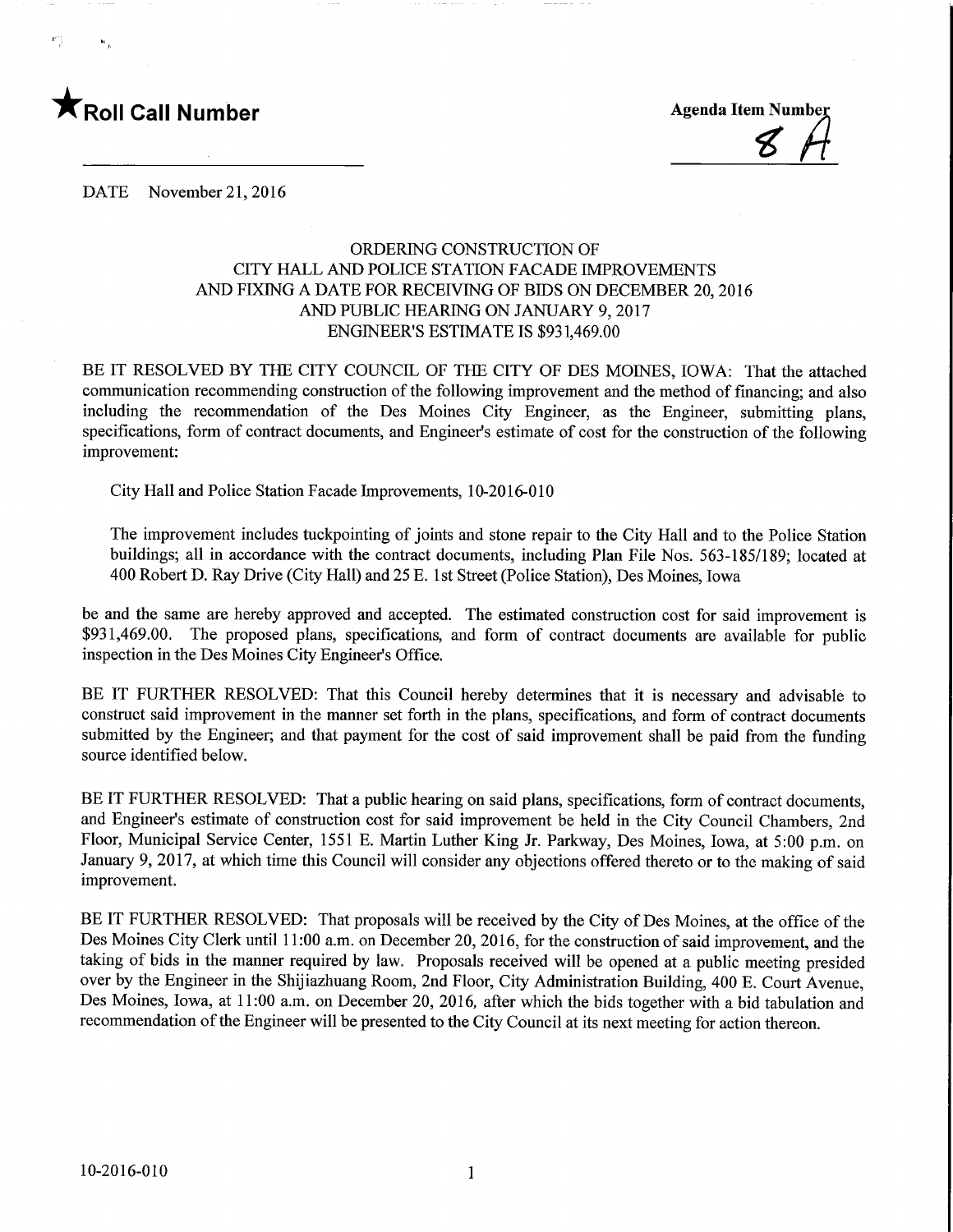

 $\bar{F}^{\dagger}_{\alpha}$ 

<u>8 A</u>

DATE November 21,2016

BE IT FURTHER RESOLVED: That an appropriate Notice to Bidders for said improvement be posted, and Notice of Public Hearing for said improvement be published in the Des Moines Register, all as provided and directed by Chapter 26 and/or 314, Code of Iowa.

(City Council Communication Number  $/(\sigma$  657 attached.)

Moved by to adopt.

Kathleen Vanderpool Deputy City Attorney

FORM APPROVED: FUNDS AVAILABLE

Daniel E. Ritter Des Moines Finance Director

unding Source: 2016-2017 CIP, Page Building - 8, Municipal Building Improvements, BL085, G. 0. Bonds

| <b>COUNCIL ACTION</b> | <b>YEAS</b> | <b>NAYS</b> | <b>PASS</b>     | <b>ABSENT</b> |
|-----------------------|-------------|-------------|-----------------|---------------|
| <b>COWNIE</b>         |             |             |                 |               |
| <b>COLEMAN</b>        |             |             |                 |               |
| <b>GATTO</b>          |             |             |                 |               |
| <b>GRAY</b>           |             |             |                 |               |
| <b>HENSLEY</b>        |             |             |                 |               |
| <b>MOORE</b>          |             |             |                 |               |
| <b>WESTERGAARD</b>    |             |             |                 |               |
| <b>TOTAL</b>          |             |             |                 |               |
| <b>MOTION CARRIED</b> |             |             | <b>APPROVED</b> |               |
|                       |             |             |                 |               |
|                       |             |             |                 |               |
|                       |             |             |                 | $M$ ovor      |

I, Diane Rauh, City Clerk of said City Council, hereby certify that at a meeting of the City Council, held on the above date, among other proceedings the above was adopted.

IN WITNESS WHEREOF, I have hereunto set my hand and affixed my seal the day and year first above written.

Mayor